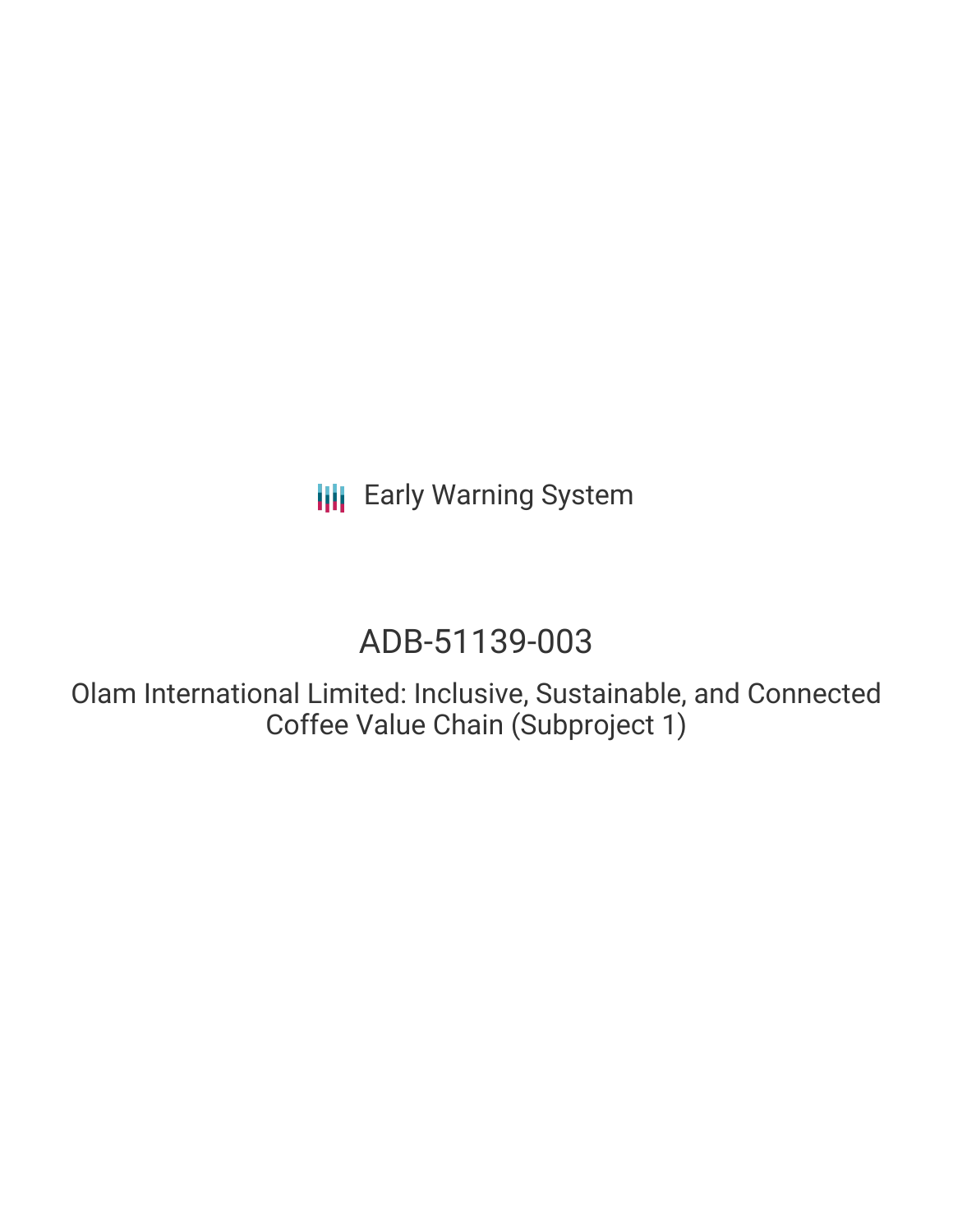

#### **Quick Facts**

| <b>Financial Institutions</b> | Asian Development Bank (ADB)                    |
|-------------------------------|-------------------------------------------------|
| <b>Status</b>                 | Active                                          |
| <b>Bank Risk Rating</b>       |                                                 |
| <b>Borrower</b>               | Olam International Limited                      |
| <b>Sectors</b>                | Agriculture and Forestry, Technical Cooperation |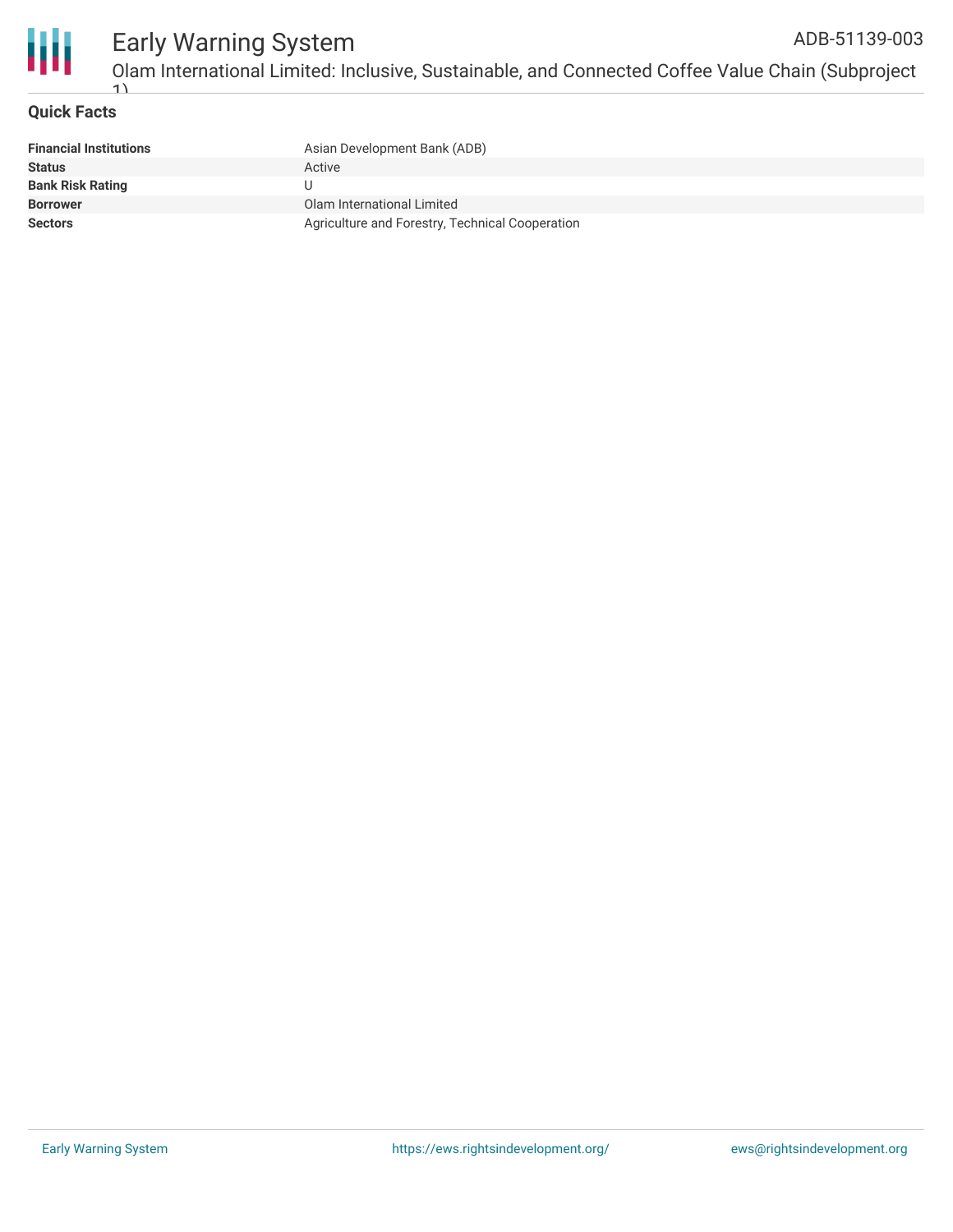

#### **Project Description**

No information available at the time of writing.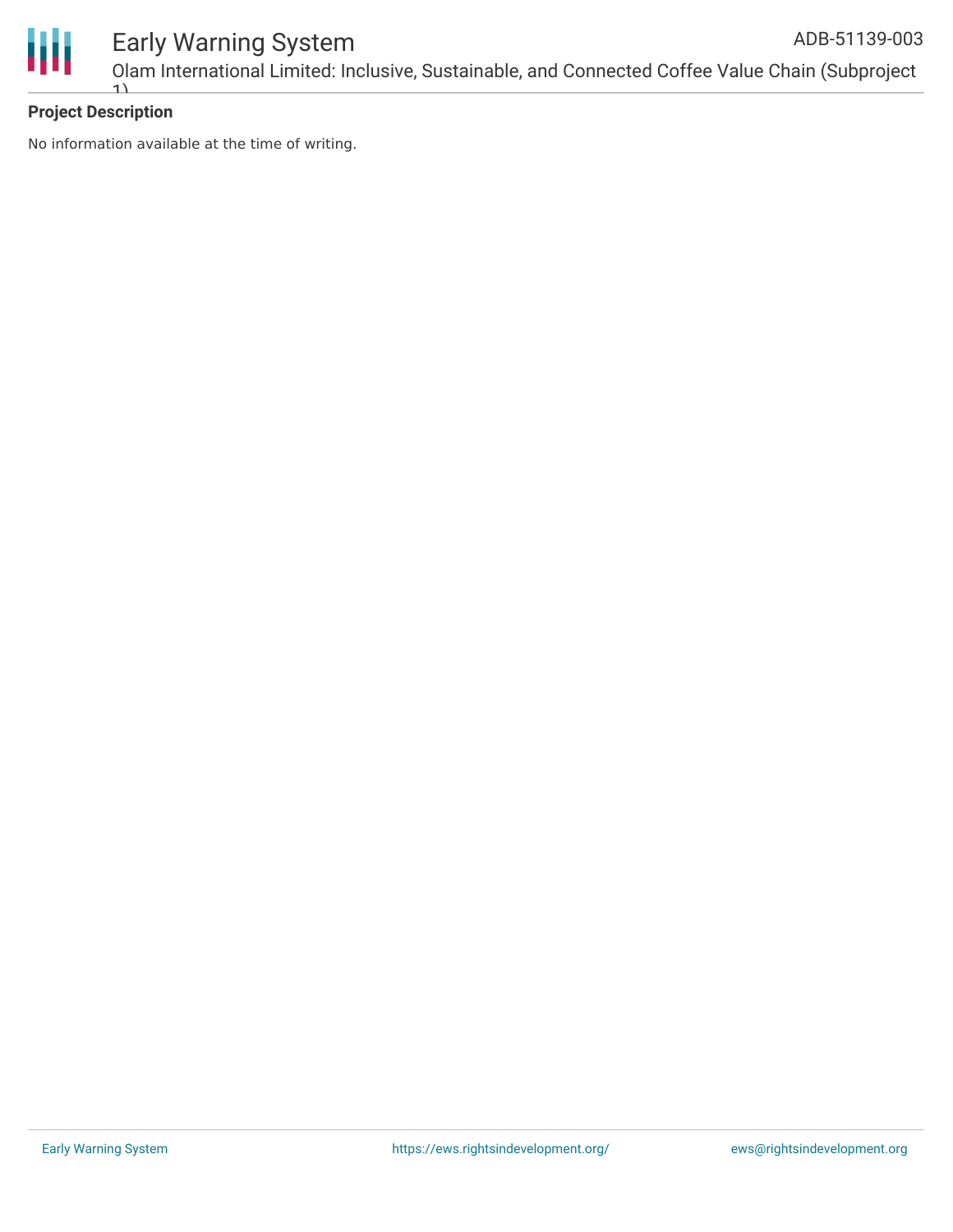

## Early Warning System

Olam International Limited: Inclusive, Sustainable, and Connected Coffee Value Chain (Subproject 1) ADB-51139-003

#### **Investment Description**

Asian Development Bank (ADB)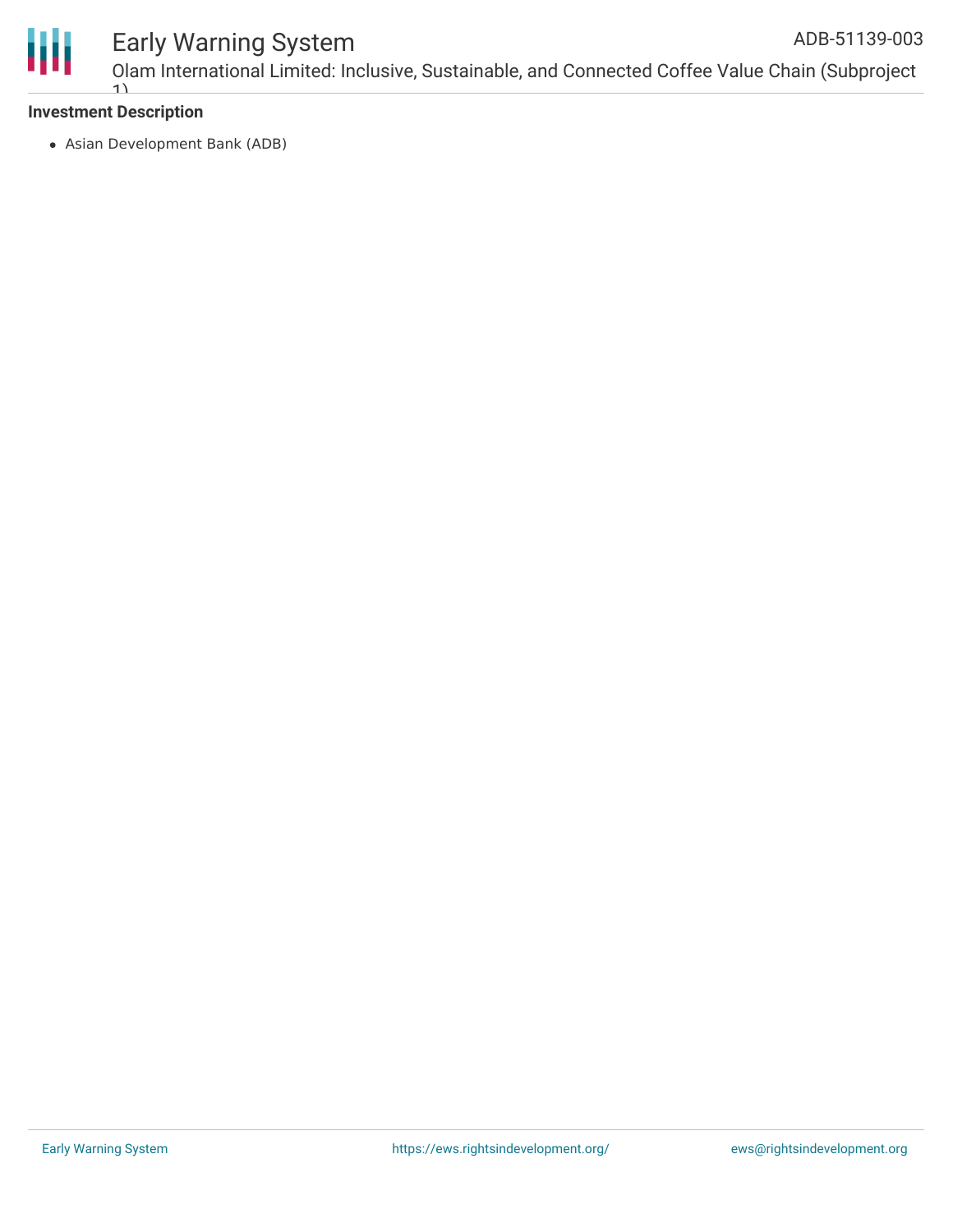

# Early Warning System

ADB-51139-003

Olam International Limited: Inclusive, Sustainable, and Connected Coffee Value Chain (Subproject 1)

| <b>Private Actor 1</b> | <b>Private Actor</b><br>1 Role | <b>Private Actor</b><br>1 Sector | <b>Relation</b>          | <b>Private Actor 2</b> | <b>Private Actor</b><br>2 Role | <b>Private Actor</b><br>2 Sector |
|------------------------|--------------------------------|----------------------------------|--------------------------|------------------------|--------------------------------|----------------------------------|
| $\sim$                 | $\overline{\phantom{0}}$       | $\overline{\phantom{0}}$         | $\overline{\phantom{0}}$ | Olam International Ltd | Client                         | $\sim$                           |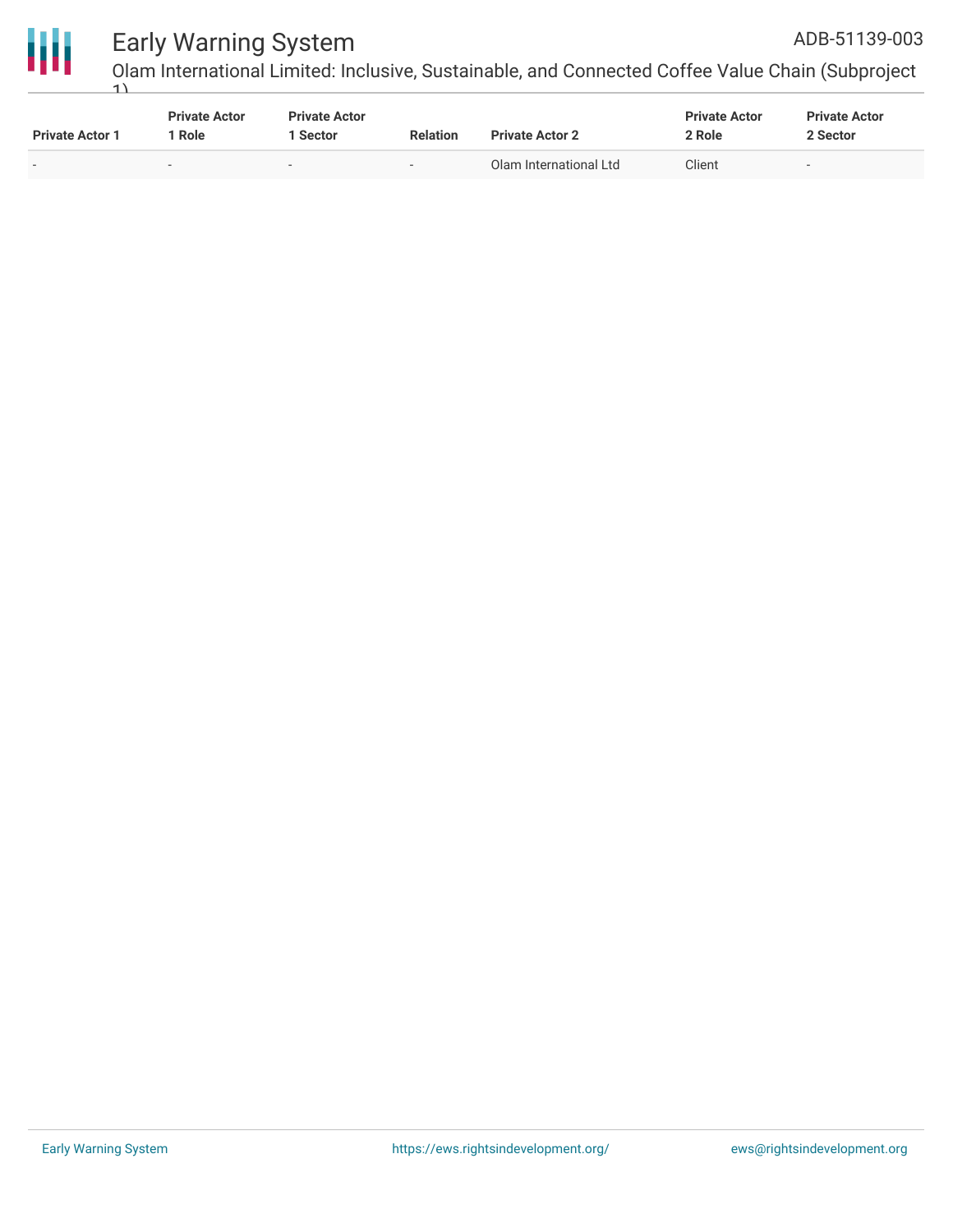

#### **Contact Information**

1)

Responsible ADB Department Private Sector Operations Department Responsible ADB Division Office of the Director General, PSOD Responsible ADB Officer Jeong, Juhyun

#### **ACCOUNTABILITY MECHANISM OF ADB**

The Accountability Mechanism is an independent complaint mechanism and fact-finding body for people who believe they are likely to be, or have been, adversely affected by an Asian Development Bank-financed project. If you submit a complaint to the Accountability Mechanism, they may investigate to assess whether the Asian Development Bank is following its own policies and procedures for preventing harm to people or the environment. You can learn more about the Accountability Mechanism and how to file a complaint at: http://www.adb.org/site/accountability-mechanism/main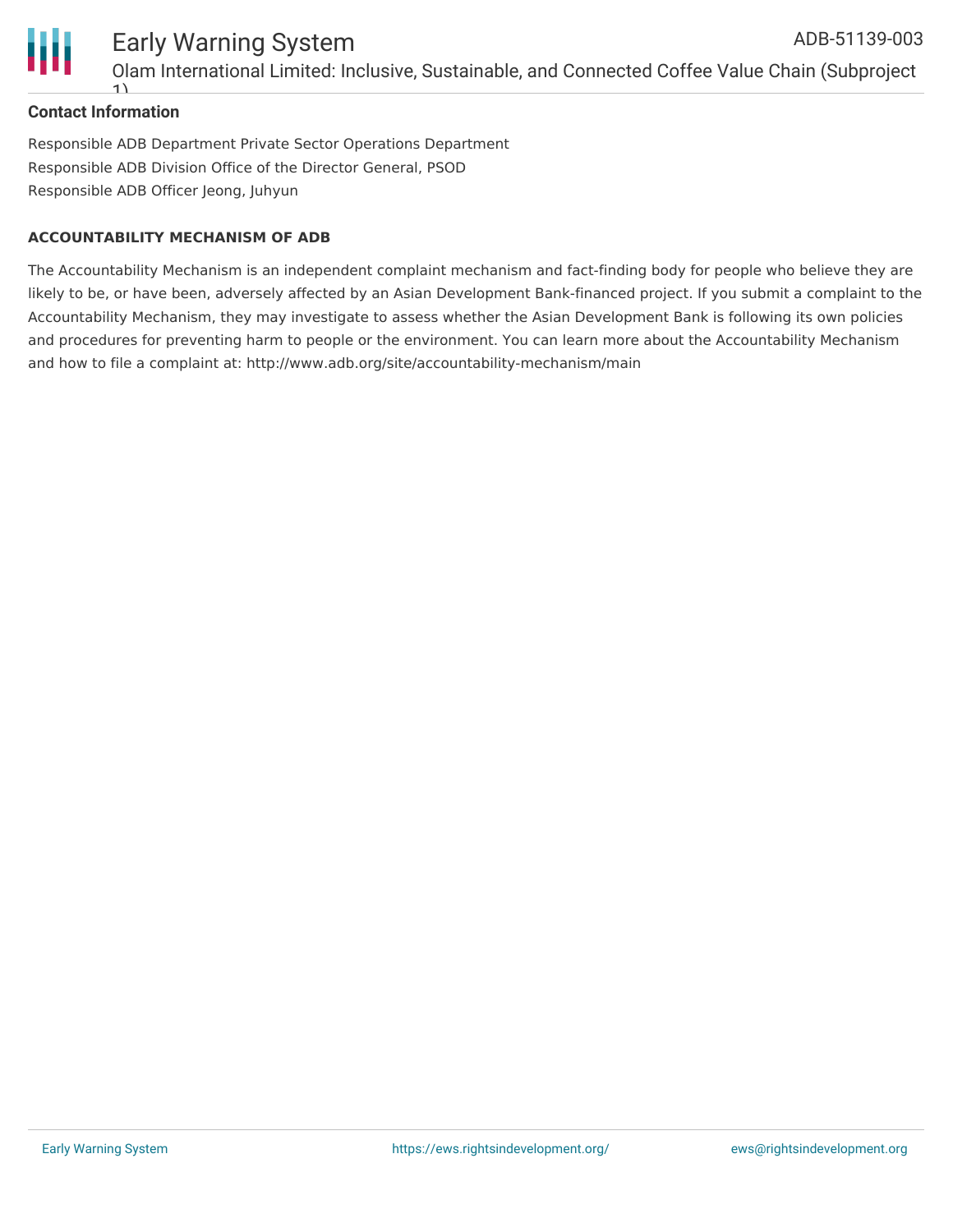

Ш

### Early Warning System

Olam International Limited: Inclusive, Sustainable, and Connected Coffee Value Chain (Subproject  $\overline{1}$ 

#### **Bank Documents**

- Olam International Limited: Rantai Nilai Kopi yang Inklusif, [Berkelanjutan,](https://ewsdata.rightsindevelopment.org/files/documents/03/ADB-51139-003_tJ58qCw.pdf) dan Terhubung (Subproyek [\[Original](https://www.adb.org/id/projects/documents/ino-51139-003-pds) Source]
- Project [Disclosure](https://ewsdata.rightsindevelopment.org/files/documents/03/ADB-51139-003.pdf) PDF [\[Original](https://www.adb.org/printpdf/projects/51139-003/main) Source]